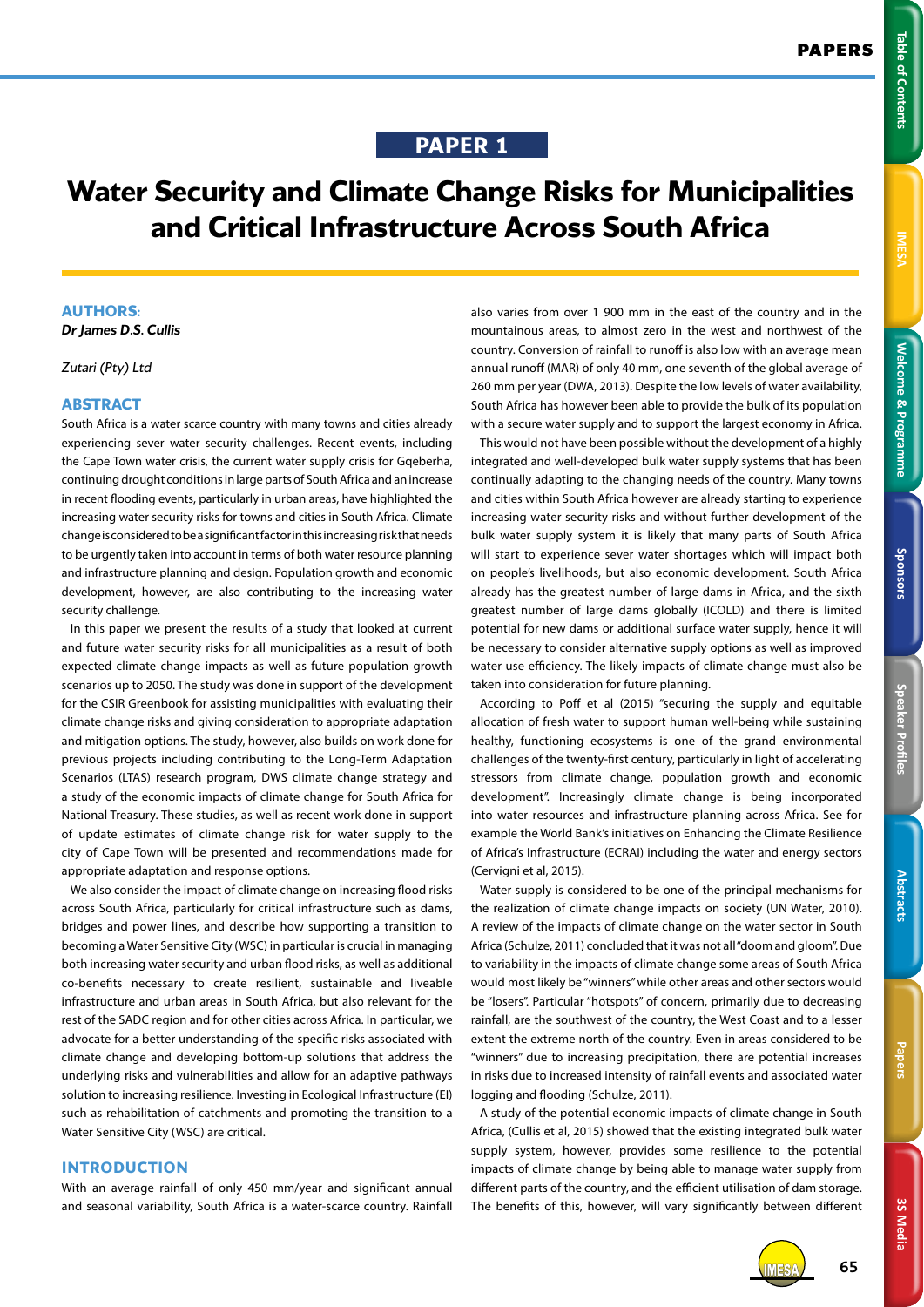

towns dependent on their current and future water supply sources. For example, several towns are already highly dependent on groundwater, while other towns, particularly in the coastal region, are already starting to implement desalination and re-use. The town of Beaufort West for example has already implemented a direct potable reuse (DPR) plant. The integration of alternative supply sources is a key part of transition to becoming a Water Sensitive City (Brown et al, 2016).



**FIGURE 1:** Percentage of municipal water supply provided from surface water (left) and groundwater (right)

Climate change is also likely to impact on the frequency and intensity of flood events across South Africa (Engelbrecht, et al, 2019). This presents a significant increasing risk to both towns and cities, particularly in areas where informal development has taken place within existing flood plains (Le Roux, et al, 2019), but also in terms of critical infrastructure such as bridges, roads, dams, and power line crossings (DEA, 2013). Adapting to these increasing risks, particularly in urban areas and for critical infrastructure, will be critical in terms of supporting social and economic development in South Africa, and the post COVID economic recovery plan.

#### **APROACH AND METHODOLOGY**

**Water Security Risks for South Africa Municipalities** 

In order to get a high-level first order assessment of the relative climate change risks for water supply to municipalities across South Africa, a general risk equation was developed to determine the current and future surface water supply vulnerability that combines both climate change and development risks (i.e. due to an increase in population and associated increase in water demand). The general risk equation recognizes that risk is not just based on the direct exposure to a climate change (e.g. the change in precipitation or temperature) but is also dependent on the vulnerability of each town in terms of its current and future water demand and water availability.

Future water supply risk could therefore be affected either by reduced availability of surface water or by an increase in demand and it is important to consider that these factors will be different for different towns. The basic risk equation used in this study is given and is consistent with the general approach recommended by the IPCC for understanding climate change risks.

It is also consistent with the development of bottom-up solutions to climate change impacts through a better understanding of the drivers of risk.

$$
Risk = \frac{Vunderability \times Exposure}{Adaptive Capacity}
$$

Vulnerability is determined as the ratio of available water supply and estimated total water demand.

$$
Vulnerability = \frac{Demand}{Supply}
$$

The overall exposure to future climate change risks for water supply is calculated in two ways:

**AMAR**  $\begin{aligned} \textit{Exposure } (E_1) = \frac{\Delta MAE}{(\Delta MAR \times \%SW) + (\Delta MAP \times \%GW)} \\ \textit{Exposure } (E_1) = \frac{\Delta MAE}{\Delta MAE} \end{aligned}$ Exposure  $(E_2) = \frac{\Delta MAE}{(\Delta RWS \times \%SW) + (\Delta MAP \times \%GW)}$ 

Where: ΔMAR = the change in the Mean Annual Runoff for the catchment in which the town is located (i.e. indicating a the potential impact on local surface water supply options)

ΔRWS = the change in Regional Water Supply derived from the study used to calculate the impact of climate change on average water supply at a WMA scale (from Cullis et al, 2015).

- ΔMAP = change in the mean annual precipitation
- ΔMAE = change in the mean annual evaporation
- RWS = change in regional water supply availability
- %SW = percentage of total supply that is from surface water
- $%$ GW = percentage of total supply that is from groundwater

The current water demands, current water supply, percentage of supply from surface water and from groundwater and the future augmentation options were taken from a synthesis of the DWS All Towns study of 2011 and supplemented from various DWS reconciliation studies for the major metropolitan areas that was compiled by Cole et al, (2017). Future projects of population growth for local municipalities across South Africa were provided by the CSIR. These were used to estimate future water demands for all local municipalities assuming that increasing water demand was proportional to the increase in population.<sup>1</sup>

**Climate Change Impacts on Future Water Supply and Demand**

Settlements in South Africa get water primarily from either surface water sources, or groundwater sources, or some combination of both (Figure 1). Climate change will impact on these two water sources differently. In order to determine the overall exposure to climate change risks for water supply we have determined the overall exposure based on an estimated change in surface water availability multiplied by the percentage of the town's water supply that is provided from surface water plus an estimated change in groundwater availability multiplied by the percentage of the town's water supply that is provided from groundwater.

Climate change is also anticipated to impact on demand with higher temperatures leading to increasing demands for water unless specific mitigation actions are taken to manage demand and improve water use efficiency. While there has been some research to indicate how climate change will impact on increased irrigation water requirements (see for example Cullis et al, 2015 and Schultze 2010) as well as evaporation losses from dams and reservoirs there has been only limited research into the impact that this will have on urban water demand. As a first order estimate we have assumed that the increase in urban water demand is proportional to the increase in potential evaporation demand as a result of increasing average temperature.

Determining the impact of climate change on water supply is almost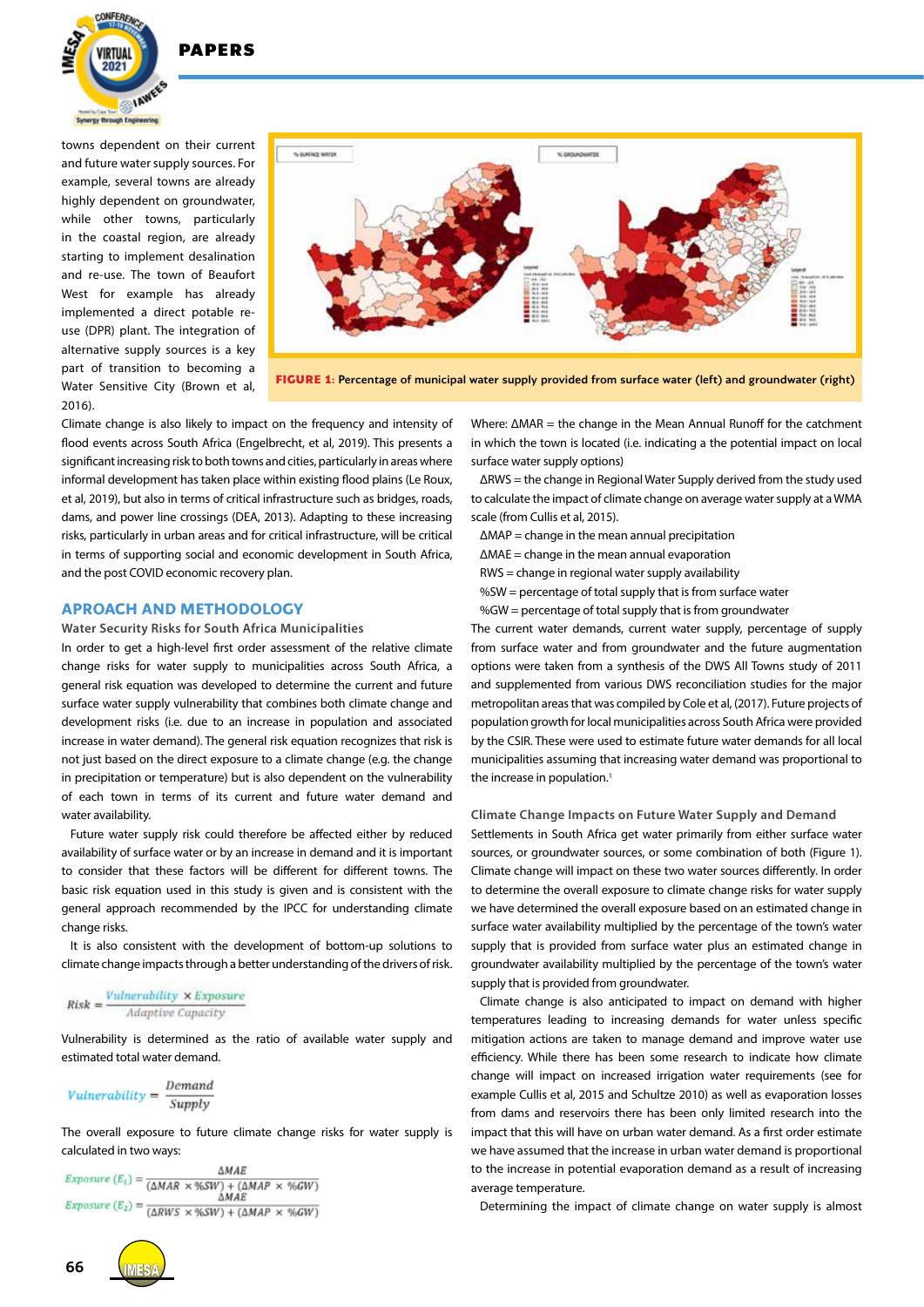impossible without a detailed analysis of the specific water supply system of each individual town and settlement. This needs to consider the source of the water, the unique spatial and temporal variability in runoff, the specific characteristics of the catchment (which could be far from the actual location of the settlement), the volume of storage available and the nature of the demand. Requirements for environmental flow releases and the impacts of upstream demands, future developments and augmentation options are also critical. The ability to manage the system and to utilize a diversity of water supply options (including inter-basin transfers), the potential for conjunctive use from groundwater, access to desalination or re-use of treated effluent, the acceptable levels of risk (i.e. the degree to which demand can be managed), and any water quality constraints, also need to be taken into consideration.

In order to highlight the importance of having access to a regional integrated bulk water supply option, we have adopted two separate approaches to estimating the impact of climate change on the availability of surface water supply. The first (E1) assumes that changes in water supply are directly proportional to changes in the Mean Annual Runoff (MAR) of the catchment in which the settlement or municipality is located. This would be the case for example of a town with access to run-of-river supply only from local sources, with limited or no storage. The second (E2) is based on the results of a study that modelled the overall impacts of climate change on water supply to each of the original 19 Water Management Areas (WMA). This study made use of a national configuration of the Water Resources Yield Model (WRYM) that accounts for the interconnectedness of systems through inter-basin transfers and the main national and local water supply systems. Each of these approaches to determine the provisional impact on surface water are described below.

The likely impact of climate change on the proportion of water supply that comes from groundwater is assumed to be directly proportional to the impact on Mean Annual Precipitation (MAP). This is assumed because groundwater yield is a function of precipitation and recharge. Recharge potential does vary across the country, however for this initial assessment we have assumed the climate change impact is directly proportional to likely changes in MAP. Further work should consider these regional differences. As with the comment above in terms of the specific impacts on surface water yield, further research should also consider the potential for increased resilience through conjunctive use of both surface and groundwater sources.

### **Future Population and Climate Change Scenarios**

A set of climate change scenarios for South Africa was provided by the CSIR. These included a 10th, 50th and 90th percentile scenario for the two of the IPCC global climate scenarios representing Relative Concentration Pathway (RCP) 4.5 and RCP 8.5. For this study only the RCP 8.5 results were used. The precipitation and temperature impacts for the different scenarios by 2050 where then aggregated at quaternary catchment scale and presented as a time series of average monthly precipitation values as well as maximum and minimum daily temperatures. These were then used to estimate average monthly evaporation based on the Hargreaves equation (Hargreaves, 1994). Similar scenarios were also used in a national climate change study (Cullis et al, 2017) and were used to determine the impact on the average annual water supply to different water management areas incorporating the regional bulk water supply systems.

Population growth scenarios were provided by the CSIR (Le Roux et al, 2019b) including a medium and high growth scenario. These scenarios were produced at the level of individual settlements and taking into account migration impacts but were then aggregated up to municipality

scale for estimating future water demands which were assumed to be directly proportional to the change in population numbers at municipal level.

#### **Impact of Climate Change on Surface Water Runoff**

The impact of the different climate change scenarios on surface water runoff, used in the E1 definition of exposure as described above, was determined using the Pitman model (Pitman, 1973) at quaternary catchment scale across South Africa using existing calibrated Pitman parameters contained in Water Resources 2012 (WR2012). The Pitman model is a monthly rainfall-runoff model that is the standard for water resources planning in South Africa (Pitman, 2006; DWA, 2012) and has become one of the most widely used monthly time step rainfall-runoff models within southern Africa (Hughes et al, 2006). As a first order assumption we have consider the climate change impact on local water supply sources as directly proportional to the change in mean annual runoff (MAR). This will, however very significantly, particularly in terms of the amount of storage available, and also as a result of any impact on both seasonal and inter-annual variability which could result in the impact on "yield" being very different from the impact on average surface water availability.

**Impact of Climate Change on Regional Bulk Water Supply Systems**  For this study it was not possible to model the water supply system to each individual town or local municipality. As a first order estimate of the impact of climate change on water supply (and not just on surface water runoff) for urban areas across South Africa, we made us of a national configuration of the Water Resources Yield Model (WRYM) that had been developed for the Long-Term Adaptation Scenarios (LTAS) flagship research programme (DEA, 2015a) and UNU-WIDER report (Cullis et al, 2017).

The national WRYM was based on secondary catchment scale modelling units and aggregated results at the level of Water Management Area (WMA). The WRYM was selected as it is still the primary water resources modelling tool used by the DWS for bulk water resources systems analysis in South Africa. Although the national model was a simplification of much more detailed WRYM models configured for individual water supply systems in South Africa, it was still adequately detailed for the purposes of this study.

The outputs from the model include the impact of climate change scenarios on the water supplied to agriculture, urban and bulk industry and these were aggregated to Water Management Area (WMA). Without modelling the individual towns or bulk water supply systems it was not possible to determine the specific impacts for individual towns or cities, but the results of the study for the WMA in which the town or city was located were used to adjust the current water supply volumes to get a first order estimate of the impacts of climate change.

## **RESULTS AND DISCUSSION**

## **Current and Futrure Water Supply Vulnerability due to Population Growth**

The current water supply vulnerability of a municipality has been calculated as being the ratio of the total demand to the total supply and is shown in Figure 24. These results are based on estimate by the Department of Water and Sanitation (DWS) and aggregated by Cole et al (2017). A value of 1 implies that the demand and supply of the municipality are equal while a value of less than 1 means that there is surplus of supply. A value of more than 1 means that either the demand is too high, or the supply is too low or both. The region with the highest vulnerability is the eastern portion of the Eastern Cape which has a vulnerability of more than 2. This is largely due to historic under-investment in bulk water supply systems for the province and



**3S Media**

3S Media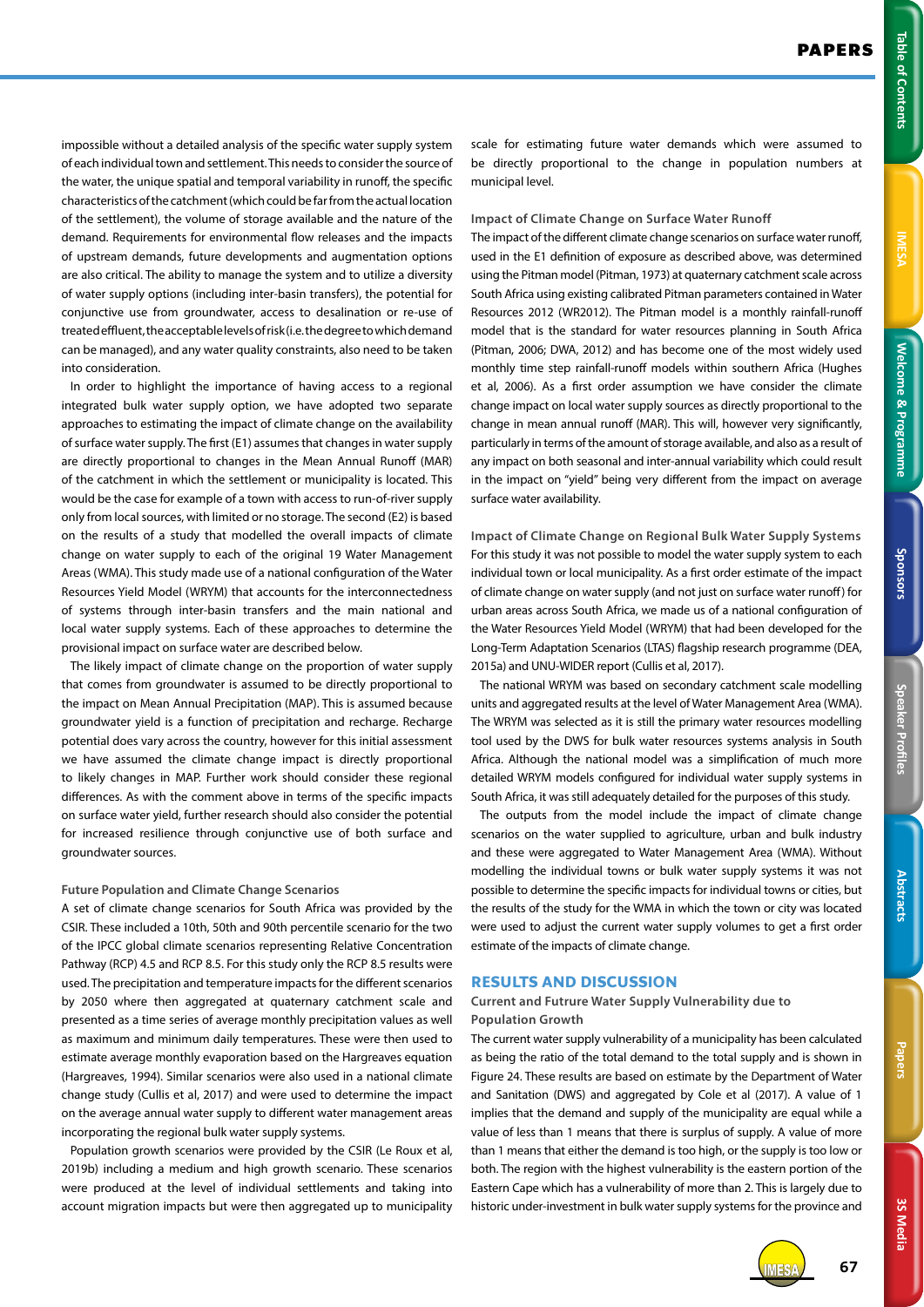

reflects the fact that many towns and municipalities are highly dependent on local and often unprotected surface water sources.



supply) for municipalities in South Africa

The estimated future water supply vulnerability (excluding climate change) is shown in Figure 3.These results show an increasing number of municipalities where water demand will increase current supply. In general, the water supply vulnerability in the Eastern Cape remains high, but there are increasing number of local municipalities across the country, particularly in the western and southern cape, Gauteng, Limpopo and Mpumulanga. The municipalities on the border are expected to see significant population growth as a result of migration from other countries, while there might even be a reduction in water supply vulnerability for some more rural municipalities as these experience population declines due to internal rural- urban migration.

## **Overall Exposure to Future Climate Change Impacts on Municipal Water Supply**

The level of exposure to the 10th (dry), 50th (median), and 90th (wet) climate scenario for local municipalities based on the two different approaches are given in the figures below. When looking at the climate change exposure for both the impacts on surface water runoff (scenario E1) and the impacts on the regional water supply system (scenario E2) for the 10th, 50th and 90th percentiles, the West Coast of South Africa seems to be more exposed than the eastern portions of South Africa. This is because there is a decrease in runoff and regional water supply and precipitation in the west when compared to the increases that are to be experienced in the east. While there may be only a limited difference in the impact on the median scenario, the benefits of being connected to a regional bulk water supply system are shown by the smaller impacts under the E2 scenario particularly for the dry (10th percentile) scenario. The fact that the impact/benefit is also less in the wet (90th percentile) scenarios indicates the importance of taking into consideration up-stream demands, particularly when these are competing demands, or have first access to water.

**Combined Water Security Risks of Population and Climate Change** The overall water supply vulnerability (demand/supply) by 2050 under the 10% percentile (dry) and 90th percentile (wet) future climate change scenario and medium and high population growth scenario are shown in Figure 5. These results indicate the Eastern Cape remains the greatest area of concern, but that this is largely as a result of the current lack of basic water supply infrastructure. In terms of future impacts, there are an increasing number of municipalities are risk, but these vary depending on the specific climate change scenario and also the impacts of population growth.

Even under the "wet' scenario, there are a number of municipalities, particularly in the Western Cape that will experience increasing water security risks, while in some cases any increase in water security risk due to climate change is matched by a reduction in demand.

In order to compare the relative impacts of climate change versus population growth on the overall water supply vulnerability, the results of the study for both exposure to climate change and also the anticipated population growth (high scenario) are plotted in Figure 5. This plot shows the relative importance of the two drivers of increasing water supply risk, but also the benefits of considering the impacts of a regional, integrated bulk water supply system that mitigates the potential future risks due to climate change and population growth. Overall, the impacts of population growth appear to be greater than due to climate change.

For future water resource planning, however, is critical to take both factors into account, and to undertake a more detailed analysis of the impacts on individual water supply systems and also in terms of estimating the level of risk by determining the impacts on system yield, rather than just average supply.

## **CONCLUSIONS**

This is a first order estimate of the relative future water security risks for all local municipalities across South Africa due to future climate change impacts and population growth. Given the high-level nature several assumptions have been made that would differ from more



focused analysis of individual water supply systems. As a result. it should not be taken as the final climate change risk profile for any specific individual local municipality, but rather as an indication of overall trends and highlighting key issues to be investigated further. Additional analysis is required specifically with regards the unique nature of the water supply system to each individual municipality, particularly when integrated with a regional or bulk water supply system.

**FIGURE 3:** Water supply vulnerability (i.e. demand/supply) for local municipalities by 2050 as a result of the medium (left) and high (right) population growth scenarios, excluding the impacts of climate change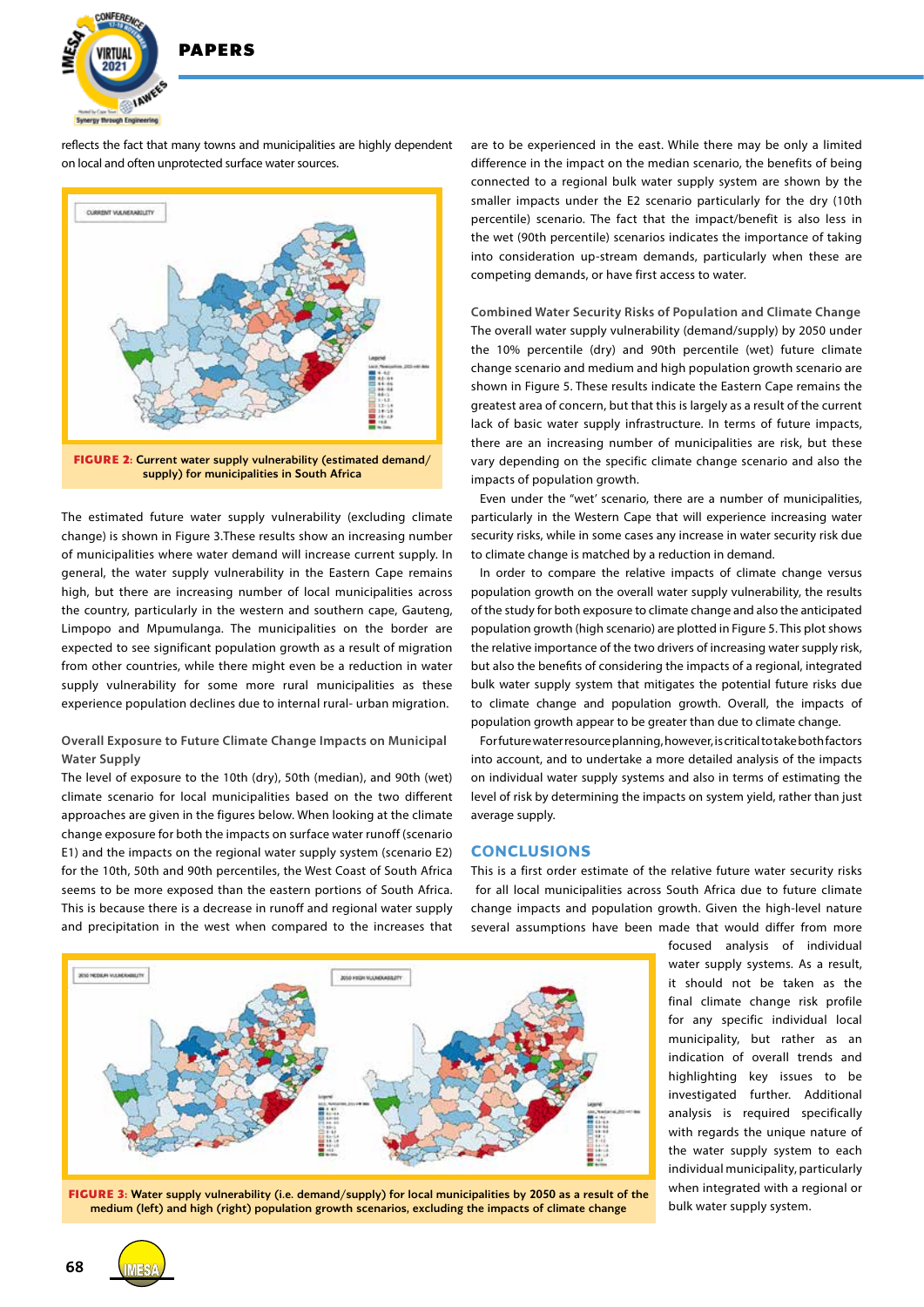3S Media **3S Media**



**FIGURE 4:** Overall exposure of municipal water supply to climate change impacts for the 10th (top), 50th (middle) and 90th (bottom) climate change scenarios for 2050 and also in terms of exposure (E1) based on local surface water impacts only (left) and exposure (E2) based on regional water supply impacts (right)



**FIGURE 5:** Water supply vulnerability (estimated demand/supply) by 2050 with 10% (left) and 90% (right) climate change exposure (E1) scenario and medium (top) and high (bottom) population growth scenarios

The climate change risk for water supply to municipalities is calculated based on the water supply vulnerability (i.e. demand/supply) multiplied by the exposure either as a function of the change in the local MAR or as a function of the likely change in the percentage of water supply that can be met at a regional or WMA scale combined with the exposure to impacts on groundwater and the possible impact of increasing evaporation on urban water demands. The results show the importance of taking into account both the impacts of climate change as well as population growth on future water demands and the associated changes in vulnerability (i.e. demand/supply). Overall, the results of this study indicate that the local municipalities with the highest water supply vulnerability, both current and future, are located in the Eastern Cape. This can be ascribed primarily to the fact that these places have limited existing supply capacity. In future, most municipalities will see an increase in water supply risk either as a function of increasing population growth or exposure to potential climate change impacts for both supply and demand (evaporation), or both. There are, however, one or two municipalities that could experience a reduction in water supply risk, either a result of a declining population, or due to the positive impacts of increasing precipitation and surface water availability due to climate change. These areas might, however, also experience an increase in flood risk.

The results of the study highlight the importance and potential benefits of being connected to a diverse and more integrated bulk water supply system. In this scenario the major economic hubs of Johannesburg, Durban and Cape Town, which are also the major centres for urban water demand are the most likely to benefit from the mitigating impacts of being connected to a highly integrated bulk water supply system.

It is, however, important to note that this is a first order estimate only and that a number of critical assumptions have been made. In order to understand the true climate change risks for water supply to settlements, it will be necessary to consider each individual settlement in more detail taking into account the unique nature of its current and future water supply infrastructure. Further work is required, particular for high-risk municipalities.

## **RECOMMENDATIONS**

Adapting South African settlements to increasing water supply risks includes not only adapting to climate change impacts, but also to future growth and development requirements as

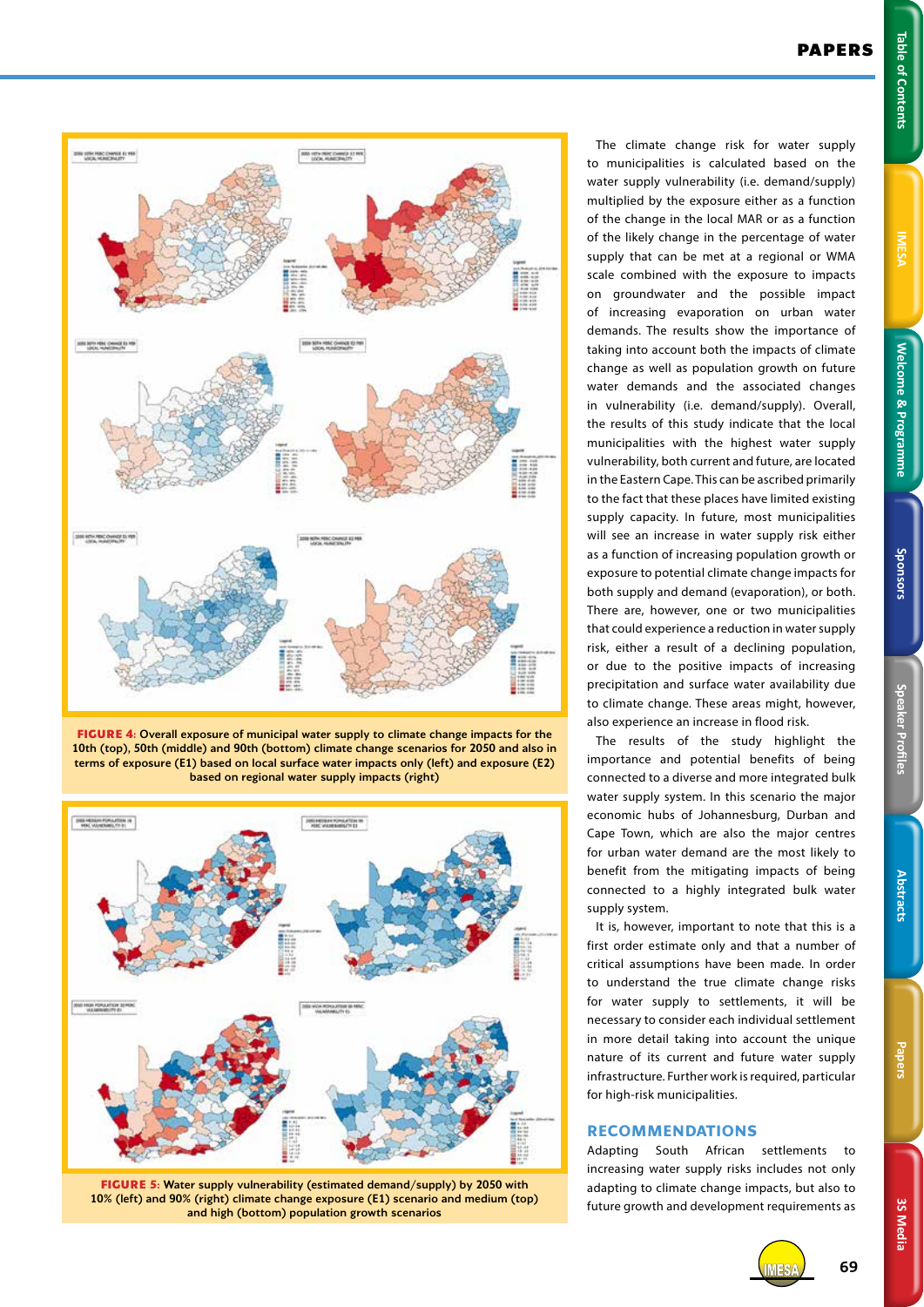**DADEDS** 





**FIGURE 6:** Estimated percentage change in water supply risk for municipalities by 2050 as a result of population growth (High Scenario) and exposure to climate change estimated based on impacts on local surface water runoff (E1) and taking into account the potential impacts due to regional water supply systems (E2). The shaded areas show overall increase in water supply risk, while the unshaded area shows a potential overall reduction in water supply risk. Each point represents an individual municipality

well as other factors that impact on water security such as continued catchment degradation and water quality risks.

Some recommendations for climate change adaptation for improved water security include the following:

- Improved operation, maintenance and management of existing water supply infrastructure is critical in terms of managing future water supply requirements and improving current water use efficiency.
- Investments must be made in more diverse water supply options including conjunctive use (e.g. surface and groundwater), alternative supply options such as desalination and re-use, increased integration between supply options and long term investments in ecological infrastructure (EI).
- Better catchment protection and investing in ecological infrastructure (EI) is required such as the removal of invasive alien plants and the rehabilitation and protection of wetlands.
- Compliance with ecological water requirements, as required by the National Water Act, will become even more critical in the face of increasing demands from population growth and climate change.
- More detailed assessment of climate change risk for individual towns and water supply systems including bottom-up assessment of climate change risk, vulnerabilities, and adaptation potential.
- Increased investments in monitoring particularly of surface and groundwater resources is required.
- Improved co-operative governance between local, national, and provincial departments, and different water users, is critical for the efficient operation of complex and integrated bulk water supply systems.
- Continuous monitoring and communication with stakeholders are important, particularly during periods of drought where users are critical in terms managing demands, and also in investing in future schemes.
- Improved water use efficiency and reduced unaccounted for water is important, but it must be noted that the more efficient users become, the harder it is to manage demand during periods of drought.

With the urban areas being the focus for most of the future population growth, particularly in developing countries, it is critical that urban water security is a priority focus area for all national and local governments.

As these results have shown, the specific impact of climate change and population growth will vary significantly between different municipalities based on their location and economic growth trajectories. Each municipality also has a unique water supply system and unique challenges for managing demand.

While a national study like this one can provide general insights and highlight key priorities, it is critical that each municipality be considered from a bottom-up perspective. Increasingly it is important to adopt a bottom-up approach founded on the principles of co-exploration and co-discovery of solutions to challenges such as climate change and future water security (Ilunga, 2017). Such an approach also requires supporting the transition to becoming a Water Sensitive City. The principles of a Water Sensitive City include embracing a diversity of water supply options, introducing ecological infrastructure and catchment interventions to both manage the increasing urban flood risk as well as improved water security and providing recreation and cultural spaces that also help in cooling cities. Better incorporating indigenous knowledge into the water planning process is also becoming more critical and increasingly important for improved water security.

## **REFERENCES**

- Brown, R., Rogers, B. and Werbeloff, L. (2016) *Moving toward Water Sensitive Cities: A guidance manual for strategists and policy makers*. Cooperative Research Centre for Water Sensitive Cities. Melbourne, Aus.
- Cervigni, Raffaello; Liden, Rikard; Neumann, James E.; Strzepek, Kenneth M.. 2015. Enhancing the Climate Resilience of Africa's Infrastructure: The Power and Water Sectors. Africa Development Forum. Washington, DC: World Bank. © World Bank. https://openknowledge.worldbank.org/handle/10986/21875
- Cole, M.J., Bailey, R.M, Cullis, J.D.S. and New, M.G. 2017. Spatial inequality in water access and water use in South Africa. *Water Policy* 1-16. doi: 10.2166/ wp.2017.111.
- Cullis, J., Alton, T., Arndt, C., Cartwright, A., Chang, A., Gabriel, S., Gebretsadik, Y., Hartley, F., De Jager, G., Makrelov, K., Robertson, G., Schlosser, A., Strzepek, K., Thurlow, J. 2015. An uncertainty approach to modelling climate change risk in South Africa United Nations University World Institute for Development Economics Research. WIDER Working Paper 2015/045
- Cullis, J.D.S. & Phillips, M. 2019. *Green Book Surface water and water supply risks for settlements: A First Order Assessment of the Vulnerability to Climate Change of Surface Water Supply to Towns and Municipalities across South Africa*. Technical report, Pretoria: Aurecon & CSIR
- Department of Environmental Affairs (DEA). 2015a. *The Economics of Adaptation to Future Climates in South Africa. An integrated biophysical and economic analysis. Report No 6 for the Long Term Adaptation Scenarios (LTAS) Research Program*. Department of Environmental Affairs. Pretoria, South Africa.
- Department of Environmental Affairs (DEA). 2015b. *Climate Change Adaptation: Perspectives for Disaster Risk Reduction and Management in South Africa. Provisional modelling of drought, flood, sedimentation and sea level rise impacts and a description of adaptation responses. Report No 3 for the Long-Term Adaptation Scenarios (LTAS) Research Flagship Program*. Department of Environmental Affairs. Pretoria, South Africa.
- Department of Water Affairs (DWA). 2013. *Climate Change Adaptation Strategy for Water.* DWA report Number: P RSA 000/00/18012/5. Department of Water Affairs, Pretoria, RSA. April 2013.
- Engelbrecht, F., Le Roux, A., Arnold, K. & Malherbe, J. 2019. *Green Book. Detailed projections of future climate change over South Africa.* Pretoria: CSIR. Available at: https://pta-gis-2-web1.csir.co.za/portal/apps/GBCascade/ index.html?appid=b161b2f892194ed5938374fe2192e537.

**70**